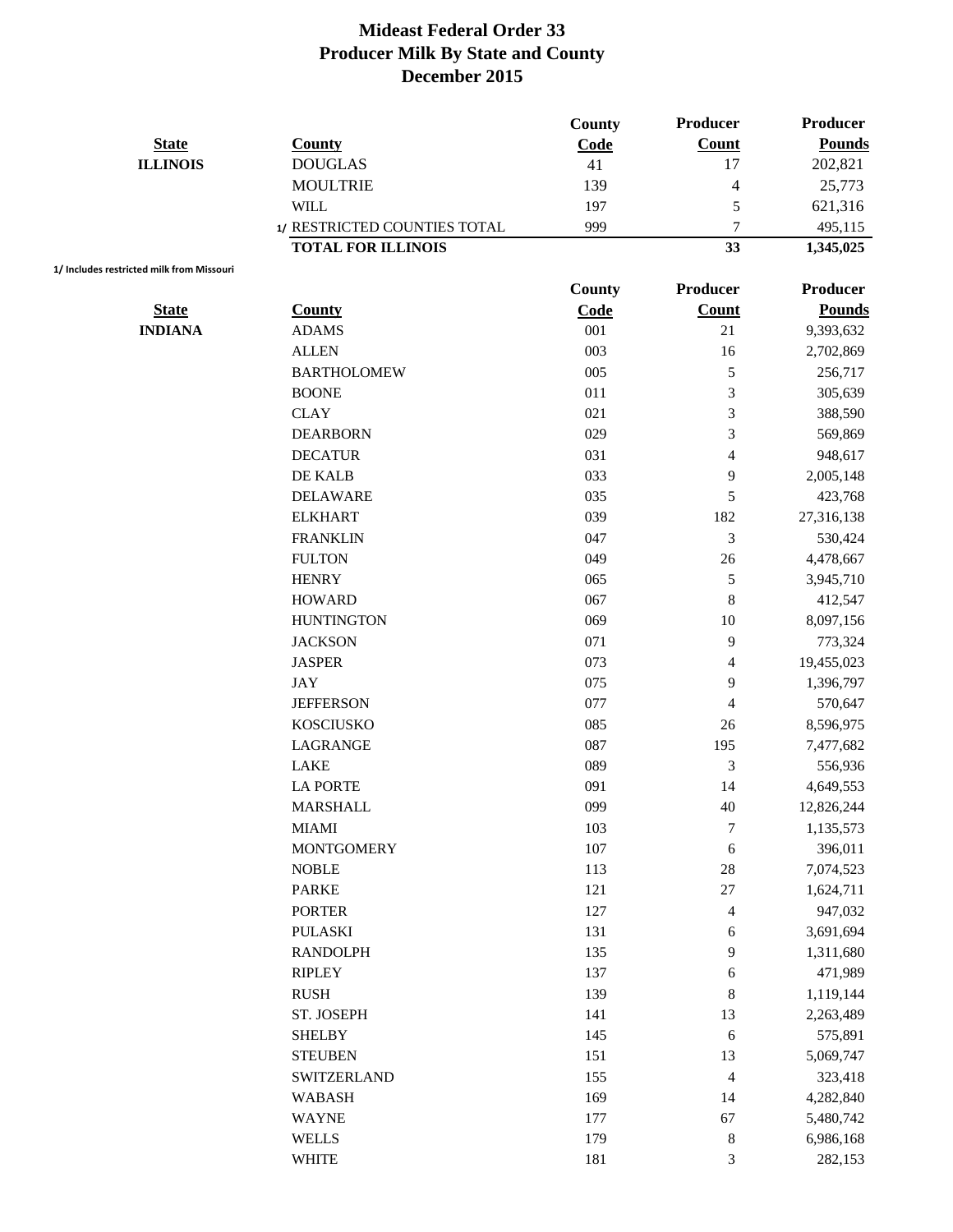|                                 |                           | County        | Producer       | Producer      |
|---------------------------------|---------------------------|---------------|----------------|---------------|
| <b>State</b>                    | <b>County</b>             | Code          | <b>Count</b>   | <b>Pounds</b> |
| <b>INDIANA</b>                  | WHITLEY                   | 183           | 9              | 1,774,638     |
|                                 | RESTRICTED COUNTIES TOTAL | 999           | 31             | 24,839,637    |
|                                 | <b>TOTAL FOR INDIANA</b>  |               | 876            | 187,729,752   |
|                                 |                           | <b>County</b> | Producer       | Producer      |
| <b>State</b>                    | <b>County</b>             | Code          | Count          | <b>Pounds</b> |
| <b>KENTUCKY</b>                 | <b>CHRISTIAN</b>          | 047           | 7              | 94,111        |
|                                 | <b>TODD</b>               | 219           | 7              | 134,388       |
|                                 | RESTRICTED COUNTIES TOTAL | 999           | 9              | 230,356       |
|                                 | <b>TOTAL FOR KENTUCKY</b> |               | 23             | 458,855       |
|                                 |                           | <b>County</b> | Producer       | Producer      |
| <b>State</b>                    | <b>County</b>             | Code          | Count          | <b>Pounds</b> |
| <b>MARYLAND</b>                 | 1/ GARRETT                | 023           | 40             | 2,983,965     |
| 1/ Includes Restricted Counties | <b>TOTAL FOR MARYLAND</b> |               | 40             | 2,983,965     |
|                                 |                           | County        | Producer       | Producer      |
| <b>State</b>                    | <b>County</b>             | Code          | <b>Count</b>   | <b>Pounds</b> |
| <b>MICHIGAN</b>                 | <b>ALCONA</b>             | 001           | $\epsilon$     | 1,569,539     |
|                                 | <b>ALGER</b>              | 003           | 3              | 181,421       |
|                                 | <b>ALLEGAN</b>            | 005           | 70             | 27,253,603    |
|                                 | <b>ALPENA</b>             | 007           | 33             | 4,559,756     |
|                                 | <b>ARENAC</b>             | 011           | 21             | 7,998,479     |
|                                 | <b>BARAGA</b>             | 013           | 3              | 191,034       |
|                                 | <b>BARRY</b>              | 015           | 30             | 29,310,153    |
|                                 | <b>BAY</b>                | 017           | 6              | 1,866,959     |
|                                 | <b>BERRIEN</b>            | 021           | 5              | 3,730,703     |
|                                 | <b>BRANCH</b>             | 023           | 17             | 4,375,372     |
|                                 | <b>CALHOUN</b>            | 025           | 14             | 10,636,077    |
|                                 | <b>CHARLEVOIX</b>         | 029           | 5              | 965,638       |
|                                 | <b>CHEBOYGAN</b>          | 031           | 4              | 821,354       |
|                                 | <b>CHIPPEWA</b>           | 033           | $\,8\,$        | 842,773       |
|                                 | <b>CLARE</b>              | 035           | $27\,$         | 4,868,339     |
|                                 | <b>CLINTON</b>            | 037           | 57             | 68,098,530    |
|                                 | <b>DELTA</b>              | 041           | 4              | 463,883       |
|                                 | <b>EATON</b>              | 045           | 23             | 2,715,624     |
|                                 | <b>GENESEE</b>            | 049           | 7              | 2,174,429     |
|                                 | <b>GLADWIN</b>            | 051           | 7              | 2,143,421     |
|                                 | <b>GRAND TRAVERSE</b>     | 055           | $\mathfrak s$  | 349,764       |
|                                 | <b>GRATIOT</b>            | 057           | 35             | 62,339,516    |
|                                 | <b>HILLSDALE</b>          | 059           | 21             | 7,119,153     |
|                                 | <b>HURON</b>              | 063           | $72\,$         | 83,105,067    |
|                                 | <b>INGHAM</b>             | 065           | 24             | 9,498,107     |
|                                 | <b>IONIA</b>              | 067           | 49             | 35,325,106    |
|                                 | <b>IOSCO</b>              | 069           | 13             | 3,393,615     |
|                                 | <b>ISABELLA</b>           | 073           | 42             | 13,814,484    |
|                                 | <b>JACKSON</b>            | 075           | 17             | 7,151,109     |
|                                 | <b>KALAMAZOO</b>          | 077           | 7              | 12,839,718    |
|                                 | <b>KENT</b>               | 081           | 33             | 17,020,703    |
|                                 | <b>LAPEER</b>             | 087           | 29             | 3,689,541     |
|                                 | <b>LEELANAU</b>           | 089           | $\overline{4}$ | 271,259       |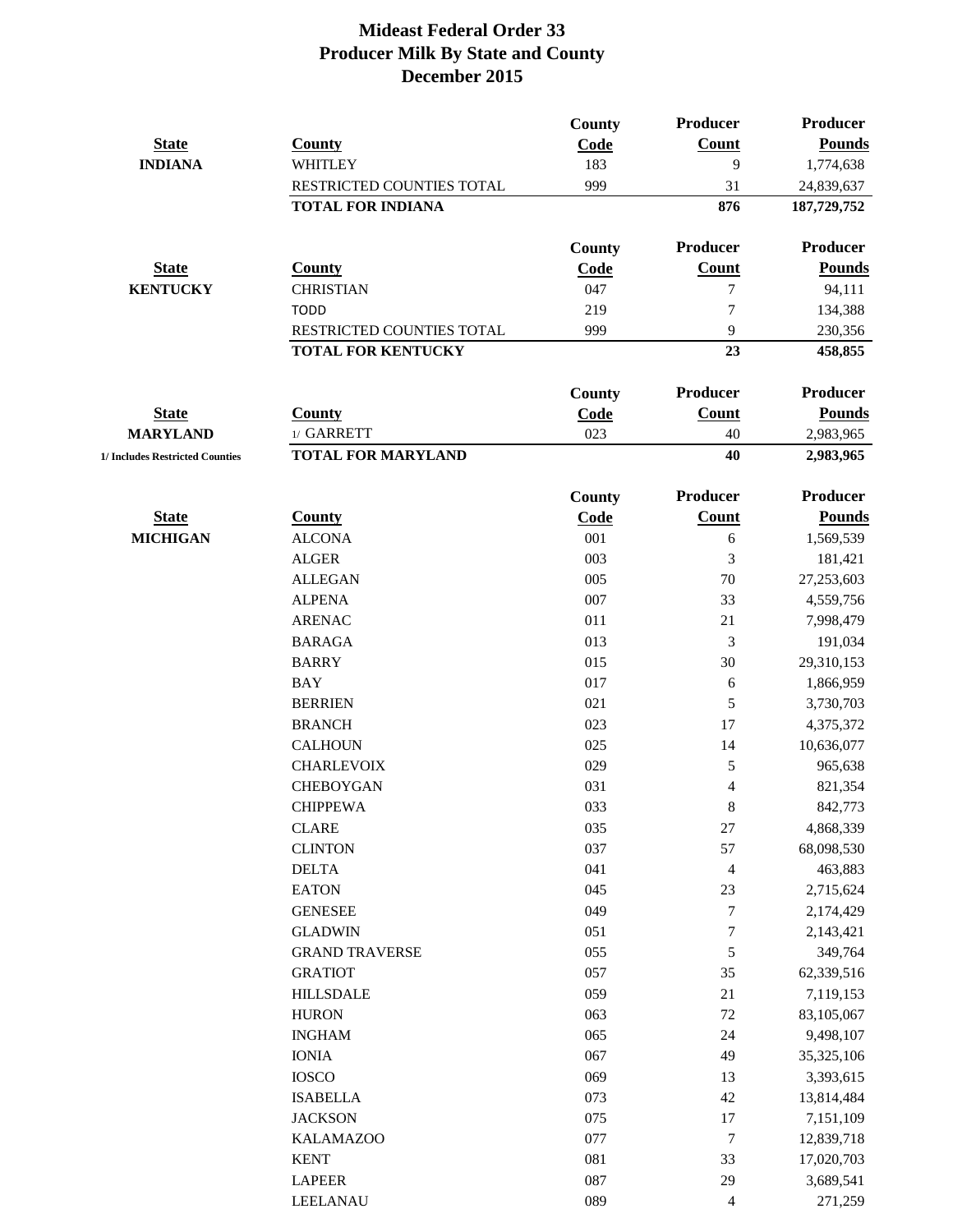|                  |                            | <b>County</b> | Producer        | Producer        |
|------------------|----------------------------|---------------|-----------------|-----------------|
| <b>State</b>     | <b>County</b>              | Code          | Count           | <b>Pounds</b>   |
| <b>MICHIGAN</b>  | <b>LENAWEE</b>             | 091           | 26              | 27,016,988      |
|                  | <b>LIVINGSTON</b>          | 093           | $10\,$          | 4,085,642       |
|                  | <b>MACOMB</b>              | 099           | 6               | 352,570         |
|                  | <b>MARQUETTE</b>           | 103           | 3               | 248,247         |
|                  | <b>MASON</b>               | 105           | 16              | 4,623,304       |
|                  | <b>MECOSTA</b>             | 107           | 22              | 6,078,222       |
|                  | <b>MENOMINEE</b>           | 109           | 14              | 3,080,426       |
|                  | <b>MIDLAND</b>             | 111           | $\mathfrak{Z}$  | 1,806,658       |
|                  | <b>MISSAUKEE</b>           | 113           | 45              | 39,801,284      |
|                  | <b>MONROE</b>              | 115           | 4               | 663,366         |
|                  | <b>MONTCALM</b>            | 117           | 54              | 19,239,588      |
|                  | <b>MONTMORENCY</b>         | 119           | 7               | 1,224,466       |
|                  | <b>MUSKEGON</b>            | 121           | 15              | 16,665,237      |
|                  | <b>NEWAYGO</b>             | 123           | 51              | 19,238,364      |
|                  | <b>OCEANA</b>              | 127           | 7               | 893,464         |
|                  | <b>OGEMAW</b>              | 129           | 41              | 14,186,218      |
|                  | <b>OSCEOLA</b>             | 133           | 37              | 12,896,275      |
|                  | <b>OSCODA</b>              | 135           | 11              | 614,389         |
|                  | <b>OTTAWA</b>              | 139           | 61              | 58,812,900      |
|                  | PRESQUE ISLE               | 141           | 9               | 1,383,250       |
|                  | <b>SAGINAW</b>             | 145           | 16              | 5,287,517       |
|                  | <b>ST. CLAIR</b>           | 147           | 11              | 2,356,251       |
|                  | ST. JOSEPH                 | 149           | 4               | 4,512,661       |
|                  | <b>SANILAC</b>             | 151           | 102             | 54, 537, 267    |
|                  | <b>SHIAWASSEE</b>          | 155           | 18              | 5,517,465       |
|                  | <b>TUSCOLA</b>             | 157           | 41              | 28,459,913      |
|                  | <b>VAN BUREN</b>           | 159           | 11              | 7,587,774       |
|                  | WASHTENAW                  | 161           | 21              | 3,902,054       |
|                  | <b>WEXFORD</b>             | 165           | 12              | 1,042,934       |
|                  | RESTRICTED COUNTIES TOTAL  | 999           | 14              | 3,731,333       |
|                  | <b>TOTAL FOR MICHIGAN</b>  |               | 1,393           | 780,530,256     |
|                  |                            | <b>County</b> | Producer        | <b>Producer</b> |
| <b>State</b>     | <b>County</b>              | Code          | <b>Count</b>    | <b>Pounds</b>   |
| <b>MINNESOTA</b> | <b>OTTER TAIL</b>          | 111           | 3               | 182,383         |
|                  | <b>STEARNS</b>             | 145           | 6               | 363,258         |
|                  | <b>TODD</b>                | 153           | 10              | 70,126          |
|                  | RESTRICTED COUNTIES TOTAL  | 999           | 2               | 128,216         |
|                  | <b>TOTAL FOR MINNESOTA</b> |               | 21              | 743,983         |
|                  |                            | <b>County</b> | <b>Producer</b> | <b>Producer</b> |
| <b>State</b>     | <b>County</b>              | Code          | <b>Count</b>    | <b>Pounds</b>   |
| <b>NEW YORK</b>  | <b>CATTARAUGUS</b>         | 009           | 60              | 17,378,951      |
|                  | <b>CHAUTAUQUA</b>          | 013           | 146             | 27,623,859      |
|                  | <b>ERIE</b>                | 029           | 11              | 3,093,470       |
|                  | <b>GENESEE</b>             | 037           | 8               | 11,578,817      |
|                  | <b>LIVINGSTON</b>          | 051           | 12              | 14,006,863      |
|                  | <b>WYOMING</b>             | 121           | 13              | 24,464,978      |
|                  | RESTRICTED COUNTIES TOTAL  | 999           | 7               | 6,603,439       |
|                  | <b>TOTAL FOR NEW YORK</b>  |               | 257             | 104,750,377     |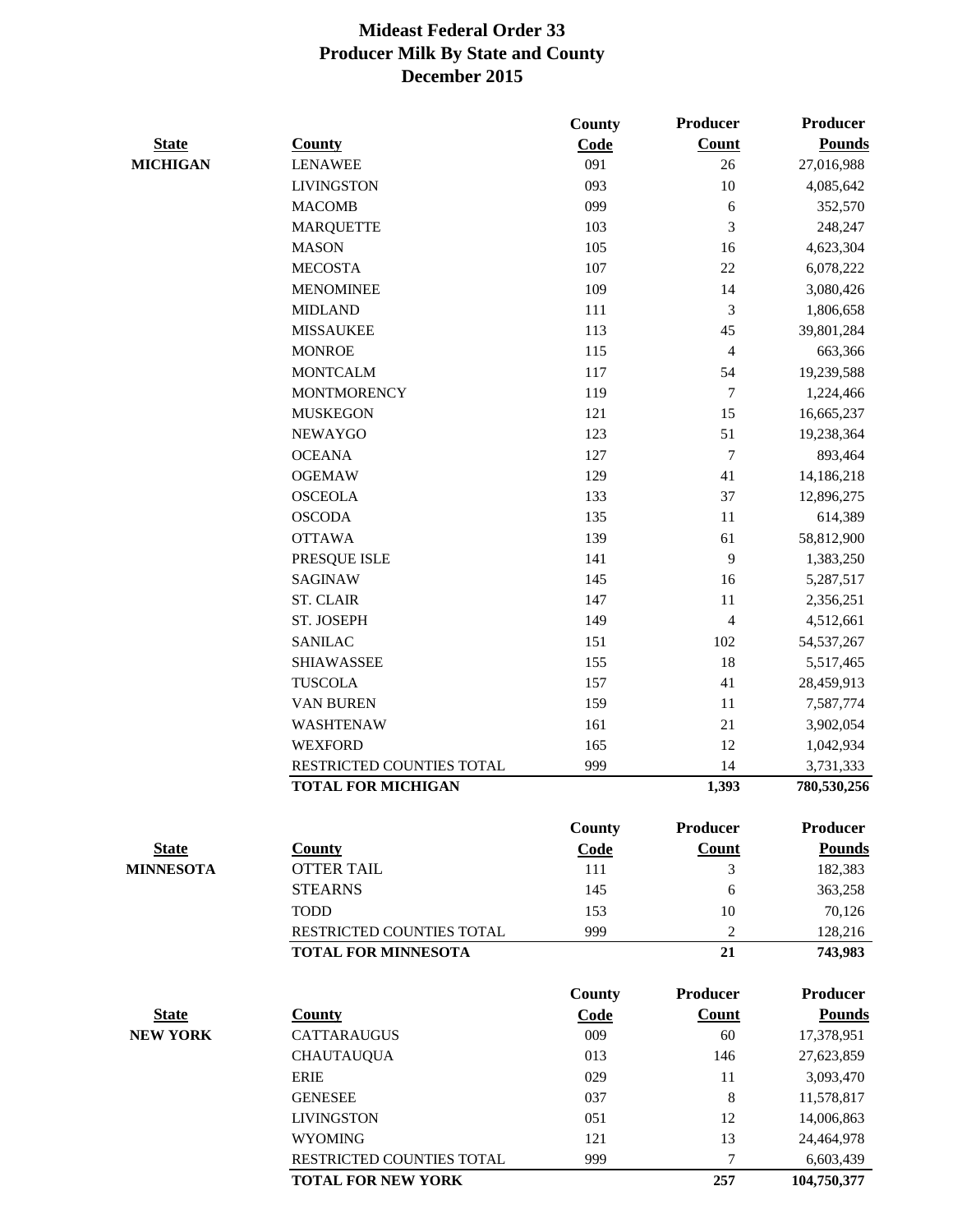|              |                   | County | <b>Producer</b>          | <b>Producer</b> |
|--------------|-------------------|--------|--------------------------|-----------------|
| <b>State</b> | <b>County</b>     | Code   | <b>Count</b>             | <b>Pounds</b>   |
| <b>OHIO</b>  | <b>ADAMS</b>      | 001    | 18                       | 1,288,959       |
|              | <b>ALLEN</b>      | 003    | $\overline{\mathcal{L}}$ | 1,435,674       |
|              | <b>ASHLAND</b>    | 005    | 53                       | 14,287,812      |
|              | <b>ASHTABULA</b>  | 007    | 32                       | 6,266,383       |
|              | <b>ATHENS</b>     | 009    | 9                        | 585,456         |
|              | <b>AUGLAIZE</b>   | 011    | 40                       | 5,687,625       |
|              | <b>BELMONT</b>    | 013    | 12                       | 975,179         |
|              | <b>BROWN</b>      | 015    | $\,8\,$                  | 642,790         |
|              | <b>BUTLER</b>     | 017    | $\mathfrak{Z}$           | 204,981         |
|              | CARROLL           | 019    | 29                       | 2,186,328       |
|              | <b>CHAMPAIGN</b>  | 021    | 12                       | 1,087,972       |
|              | <b>CLARK</b>      | 023    | 4                        | 7,162,443       |
|              | <b>CLINTON</b>    | 027    | 5                        | 432,994         |
|              | <b>COLUMBIANA</b> | 029    | 80                       | 14,741,434      |
|              | <b>COSHOCTON</b>  | 031    | $25\,$                   | 2,587,284       |
|              | <b>CRAWFORD</b>   | 033    | $\,8\,$                  | 2,922,627       |
|              | <b>DARKE</b>      | 037    | 44                       | 9,978,758       |
|              | <b>DEFIANCE</b>   | 039    | 9                        | 10,336,692      |
|              | <b>DELAWARE</b>   | 041    | 4                        | 300,596         |
|              | <b>FAIRFIELD</b>  | 045    | $\,$ 8 $\,$              | 632,582         |
|              | <b>FAYETTE</b>    | 047    | 4                        | 820,753         |
|              | <b>FULTON</b>     | 051    | 10                       | 4,870,126       |
|              | <b>GALLIA</b>     | 053    | $\tau$                   | 392,596         |
|              | <b>GEAUGA</b>     | 055    | 55                       | 4,478,597       |
|              | <b>GREENE</b>     | 057    | $\sqrt{5}$               | 1,058,768       |
|              | <b>GUERNSEY</b>   | 059    | $\mathfrak s$            | 531,778         |
|              | <b>HANCOCK</b>    | 063    | 3                        | 1,519,397       |
|              | <b>HARDIN</b>     | 065    | 9                        | 13,091,550      |
|              | <b>HARRISON</b>   | 067    | 7                        | 507,934         |
|              | <b>HENRY</b>      | 069    | $\,$ 8 $\,$              | 3,980,165       |
|              | <b>HIGHLAND</b>   | 071    | 31                       | 2,391,707       |
|              | <b>HOLMES</b>     | 075    | 175                      | 15,007,778      |
|              | <b>HURON</b>      | 077    | 50                       | 6,364,999       |
|              | <b>JACKSON</b>    | 079    | 6                        | 96,894          |
|              | <b>JEFFERSON</b>  | 081    | $\tau$                   | 648,416         |
|              | <b>KNOX</b>       | 083    | 31                       | 8,715,210       |
|              | <b>LICKING</b>    | 089    | 13                       | 3,756,846       |
|              | <b>LOGAN</b>      | 091    | $27\,$                   | 4,523,050       |
|              | <b>LORAIN</b>     | 093    | $17\,$                   | 1,827,061       |
|              | <b>MADISON</b>    | 097    | 13                       | 13,282,500      |
|              | <b>MAHONING</b>   | 099    | 32                       | 9,811,867       |
|              | <b>MARION</b>     | 101    | $\overline{4}$           | 7,390,204       |
|              | <b>MEDINA</b>     | 103    | $22\,$                   | 3,807,416       |
|              | <b>MEIGS</b>      | 105    | 6                        | 697,442         |
|              | <b>MERCER</b>     | 107    | 99                       | 27,457,750      |
|              | <b>MIAMI</b>      | 109    | 10                       | 1,245,653       |
|              | <b>MONROE</b>     | 111    | 11                       | 713,966         |
|              | <b>MORGAN</b>     | 115    | $\boldsymbol{7}$         | 1,979,073       |
|              | <b>MORROW</b>     | 117    | 9                        | 2,663,211       |
|              | <b>MUSKINGUM</b>  | 119    | 14                       | 1,126,441       |
|              |                   |        |                          |                 |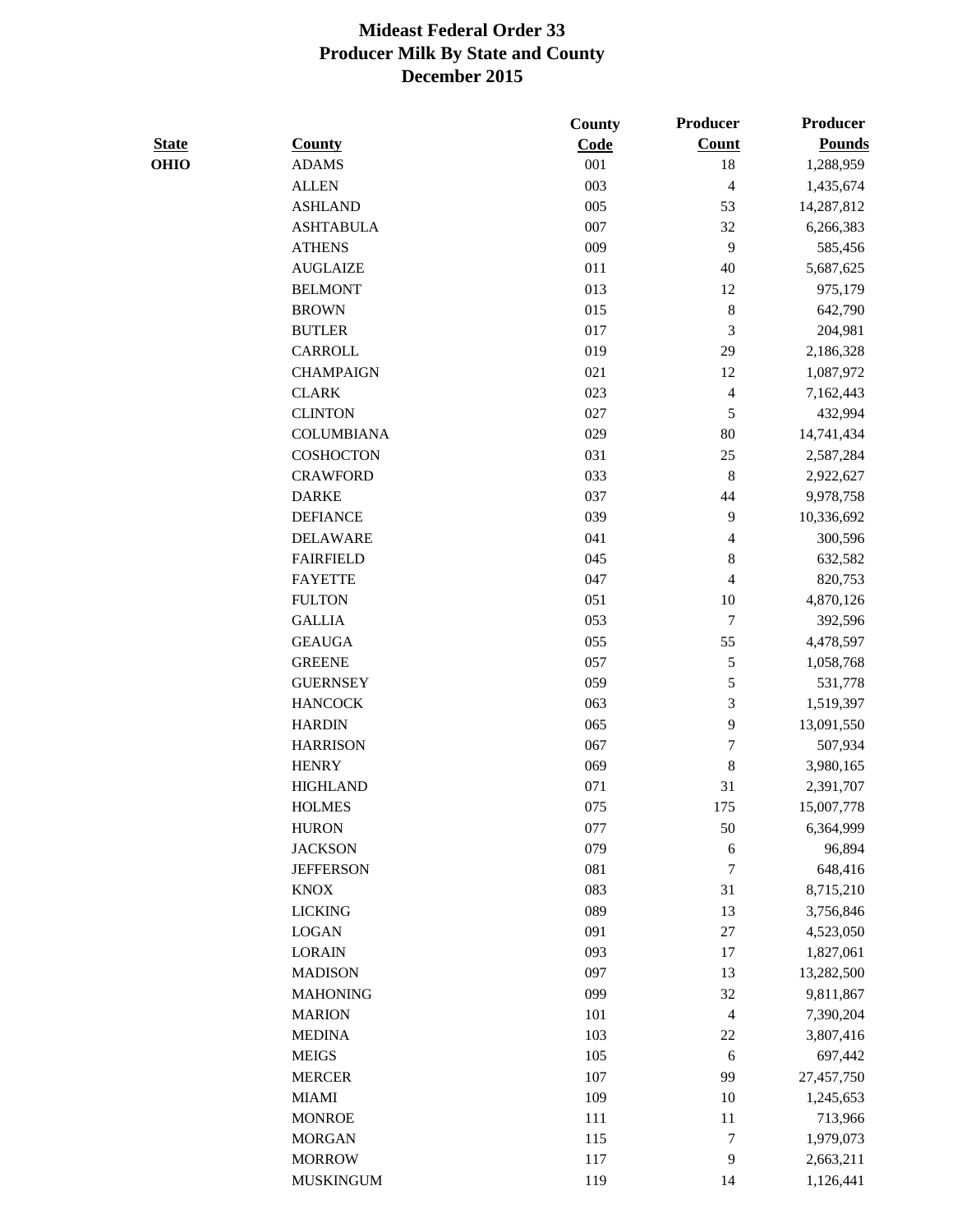|                     |                           | <b>County</b> | Producer       | <b>Producer</b> |
|---------------------|---------------------------|---------------|----------------|-----------------|
| <b>State</b>        | <b>County</b>             | Code          | Count          | <b>Pounds</b>   |
| <b>OHIO</b>         | <b>PAULDING</b>           | 125           | 8              | 16,861,196      |
|                     | <b>PERRY</b>              | 127           | 3              | 188,510         |
|                     | <b>PICKAWAY</b>           | 129           | 9              | 3,336,466       |
|                     | <b>PIKE</b>               | 131           | 11             | 468,181         |
|                     | <b>PORTAGE</b>            | 133           | 13             | 2,983,059       |
|                     | <b>PREBLE</b>             | 135           | 11             | 1,337,224       |
|                     | <b>PUTNAM</b>             | 137           | 13             | 8,141,892       |
|                     | <b>RICHLAND</b>           | 139           | 113            | 12,248,707      |
|                     | <b>ROSS</b>               | 141           | 9              | 594,548         |
|                     | <b>SANDUSKY</b>           | 143           | 9              | 902,942         |
|                     | <b>SCIOTO</b>             | 145           | 3              | 280,445         |
|                     | <b>SENECA</b>             | 147           | 3              | 920,643         |
|                     | <b>SHELBY</b>             | 149           | 44             | 8,713,831       |
|                     | <b>STARK</b>              | 151           | 73             | 15,764,481      |
|                     | <b>TRUMBULL</b>           | 155           | 28             | 4,496,727       |
|                     | TUSCARAWAS                | 157           | 141            | 11,704,864      |
|                     | <b>UNION</b>              | 159           | $\,$ 8 $\,$    | 930,009         |
|                     | VAN WERT                  | 161           | 7              | 5,676,709       |
|                     | <b>WASHINGTON</b>         | 167           | 18             | 3,250,185       |
|                     | <b>WAYNE</b>              | 169           | 235            | 56,519,097      |
|                     | <b>WILLIAMS</b>           | 171           | 3              | 6,135,191       |
|                     | <b>WOOD</b>               | 173           | 6              | 5,010,822       |
|                     | <b>WYANDOT</b>            | 175           | 7              | 744,083         |
|                     | RESTRICTED COUNTIES TOTAL | 999           | 16             | 1,662,248       |
|                     | <b>TOTAL FOR OHIO</b>     |               | 1,895          | 397, 375, 777   |
|                     |                           | <b>County</b> | Producer       | <b>Producer</b> |
| <b>State</b>        | <b>County</b>             | Code          | <b>Count</b>   | <b>Pounds</b>   |
| <b>PENNSYLVANIA</b> | <b>ARMSTRONG</b>          | 005           | 29             | 3,837,191       |
|                     | <b>BEAVER</b>             | 007           | 25             | 1,748,840       |
|                     | <b>BRADFORD</b>           | 015           | 15             | 136,582         |
|                     | <b>BUTLER</b>             | 019           | 30             | 3,749,190       |
|                     | <b>CAMBRIA</b>            | 021           | $\,8\,$        |                 |
|                     |                           |               |                | 1,354,785       |
|                     | <b>CENTRE</b>             | 027           | 11             | 879,195         |
|                     | <b>CLARION</b>            | 031           | $25\,$         | 2,984,917       |
|                     | <b>CLEARFIELD</b>         | 033           | $\,8\,$        | 701,317         |
|                     | <b>CLINTON</b>            | 035           | 16             | 1,504,036       |
|                     | <b>CRAWFORD</b>           | 039           | 132            | 19,410,097      |
|                     | <b>ELK</b>                | 047           | $\,8\,$        | 555,346         |
|                     | ERIE                      | 049           | 63             | 5,248,051       |
|                     | <b>FAYETTE</b>            | 051           | 23             | 2,692,642       |
|                     | <b>FOREST</b>             | 053           | 3              | 195,571         |
|                     | <b>HUNTINGDON</b>         | 061           | 3              | 6,502,244       |
|                     | <b>INDIANA</b>            | 063           | 53             | 7,933,016       |
|                     | <b>JEFFERSON</b>          | 065           | 29             | 1,928,657       |
|                     | <b>LAWRENCE</b>           | 073           | 33             | 5,922,725       |
|                     | <b>MERCER</b>             | 085           | 71             | 8,230,565       |
|                     | NORTHUMBERLAND            | 097           | $\mathfrak{Z}$ | 36,374          |
|                     | <b>SOMERSET</b>           | 111           | $78\,$         | 4,715,152       |
|                     | <b>VENANGO</b>            | 121           | 6              | 856,889         |
|                     | <b>WARREN</b>             | 123           | 33             | 3,024,835       |